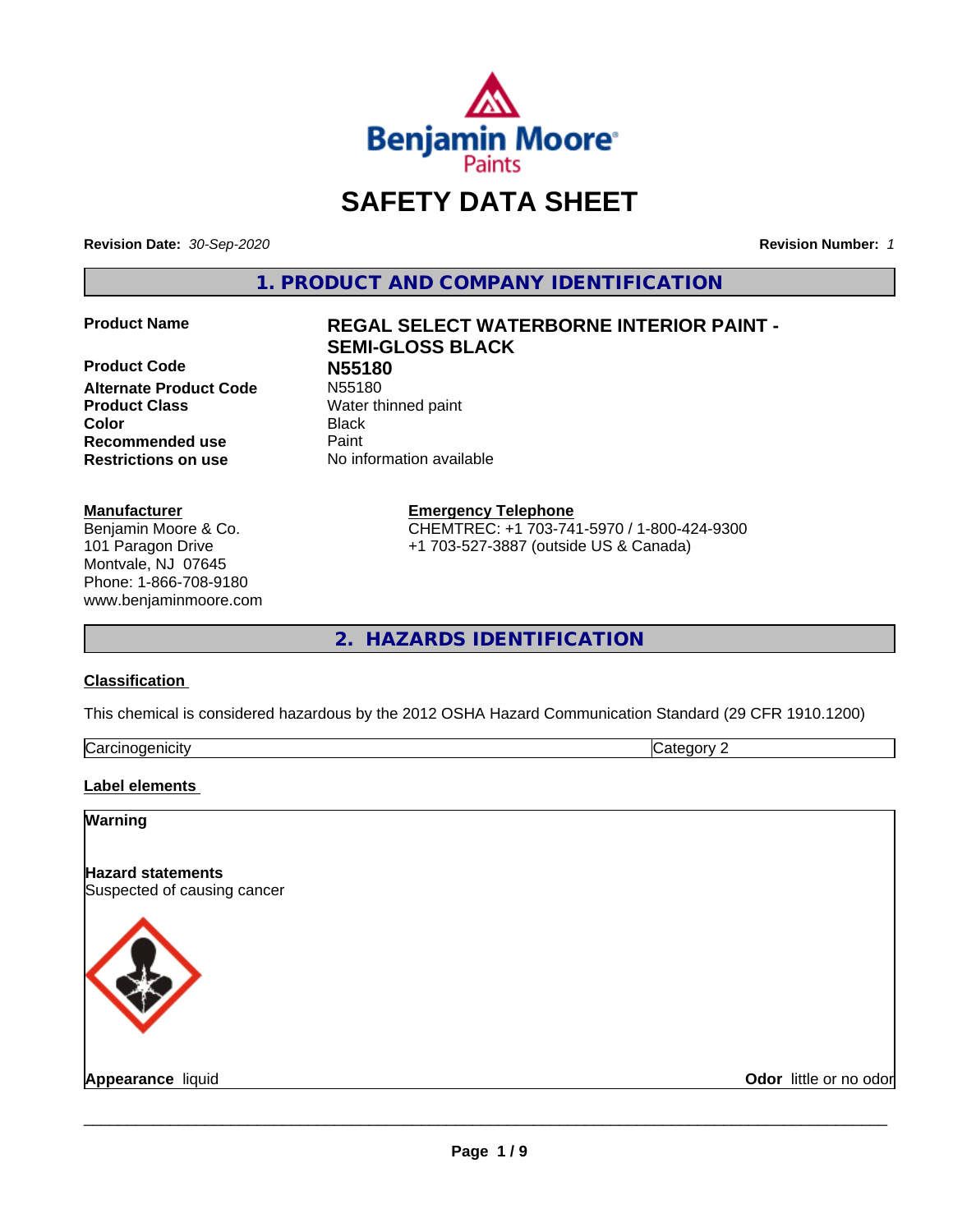#### **Precautionary Statements - Prevention**

Obtain special instructions before use Do not handle until all safety precautions have been read and understood Use personal protective equipment as required

#### **Precautionary Statements - Response**

IF exposed or concerned: Get medical advice/attention

#### **Precautionary Statements - Storage**

Store locked up

#### **Precautionary Statements - Disposal**

Dispose of contents/container to an approved waste disposal plant

#### **Hazards not otherwise classified (HNOC)**

Not applicable

### **Other information**

No information available

 **WARNING:** This product contains isothiazolinone compounds at levels of <0.1%. These substances are biocides commonly found in most paints and a variety of personal care products as a preservative. Certain individuals may be sensitive or allergic to these substances, even at low levels.

### **3. COMPOSITION INFORMATION ON COMPONENTS**

| <b>Chemical name</b>            | CAS No.    | Weight-%    |
|---------------------------------|------------|-------------|
| Kaolin                          | 1332-58-7  | $5 - 10$    |
| Carbon black                    | 1333-86-4  | - 5         |
| Propylene glycol                | 57-55-6    | - 5         |
| Sodium C14-C16 olefin sulfonate | 68439-57-6 | $0.1 - 0.5$ |
| Titanium dioxide                | 13463-67-7 | $0.1 - 0.5$ |

## **4. FIRST AID MEASURES General Advice** No hazards which require special first aid measures. **Eye Contact Rinse thoroughly with plenty of water for at least 15 minutes and consult a** physician. **Skin Contact** Wash off immediately with soap and plenty of water while removing all contaminated clothes and shoes. **Inhalation** Move to fresh air. If symptoms persist, call a physician. **Ingestion Exame Clean mouth with water and afterwards drink plenty of water. Consult a physician** if necessary. **Most Important Symptoms/Effects** None known.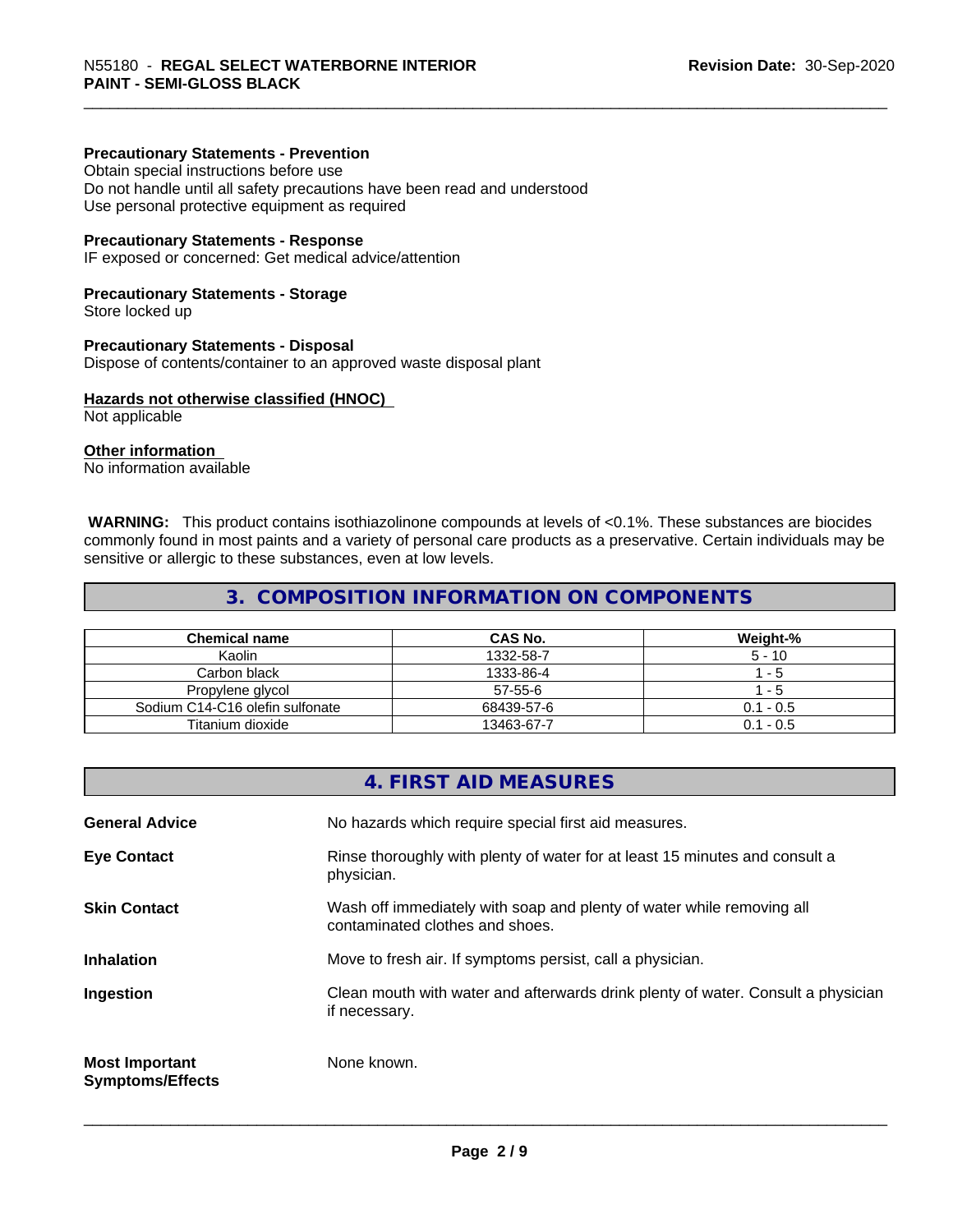| Treat symptomatically.<br><b>Notes To Physician</b>                              |                                                                                                                                              |
|----------------------------------------------------------------------------------|----------------------------------------------------------------------------------------------------------------------------------------------|
|                                                                                  | 5. FIRE-FIGHTING MEASURES                                                                                                                    |
| <b>Suitable Extinguishing Media</b>                                              | Use extinguishing measures that are appropriate to local<br>circumstances and the surrounding environment.                                   |
| Protective equipment and precautions for firefighters                            | As in any fire, wear self-contained breathing apparatus<br>pressure-demand, MSHA/NIOSH (approved or equivalent)<br>and full protective gear. |
| <b>Specific Hazards Arising From The Chemical</b>                                | Closed containers may rupture if exposed to fire or<br>extreme heat.                                                                         |
| <b>Sensitivity to mechanical impact</b>                                          | No.                                                                                                                                          |
| Sensitivity to static discharge                                                  | No                                                                                                                                           |
| <b>Flash Point Data</b><br>Flash point (°F)<br>Flash Point (°C)<br><b>Method</b> | Not applicable<br>Not applicable<br>Not applicable                                                                                           |
| <b>Flammability Limits In Air</b>                                                |                                                                                                                                              |
| Lower flammability limit:<br><b>Upper flammability limit:</b>                    | Not applicable<br>Not applicable                                                                                                             |
| Health: 1<br>Flammability: 0<br><b>NFPA</b>                                      | Instability: 0<br><b>Special: Not Applicable</b>                                                                                             |
| <b>NFPA Legend</b><br>0 - Not Hazardous<br>1 - Slightly                          |                                                                                                                                              |

- 2 Moderate
- 3 High
- 4 Severe

*The ratings assigned are only suggested ratings, the contractor/employer has ultimate responsibilities for NFPA ratings where this system is used.*

*Additional information regarding the NFPA rating system is available from the National Fire Protection Agency (NFPA) at www.nfpa.org.*

### **6. ACCIDENTAL RELEASE MEASURES**

| <b>Personal Precautions</b>      | Avoid contact with skin, eyes and clothing. Ensure adequate ventilation.                             |
|----------------------------------|------------------------------------------------------------------------------------------------------|
| <b>Other Information</b>         | Prevent further leakage or spillage if safe to do so.                                                |
| <b>Environmental precautions</b> | See Section 12 for additional Ecological Information.                                                |
| <b>Methods for Cleaning Up</b>   | Soak up with inert absorbent material. Sweep up and shovel into suitable<br>containers for disposal. |

### **7. HANDLING AND STORAGE**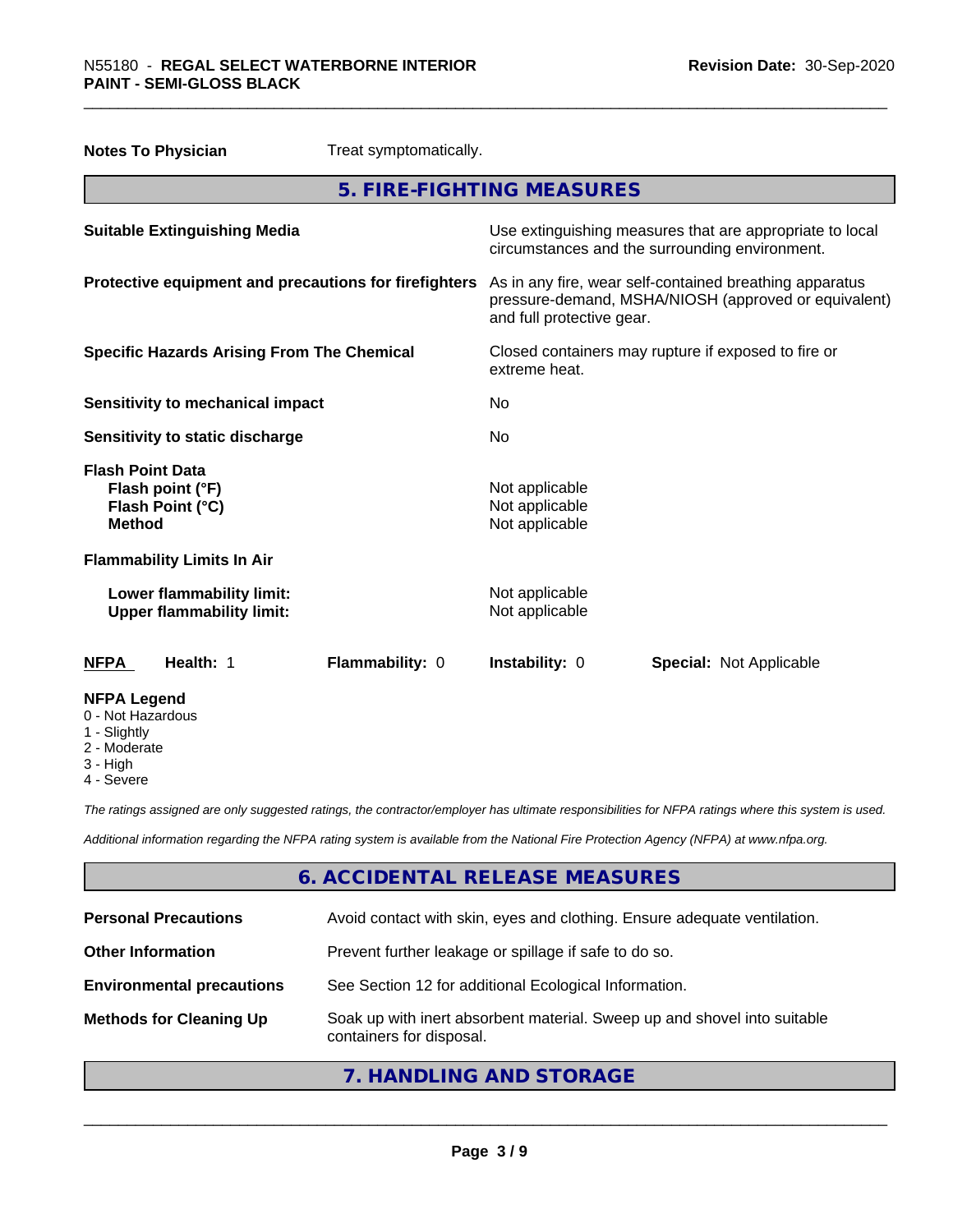| <b>Handling</b>               | Avoid contact with skin, eyes and clothing. Avoid breathing vapors, spray mists or<br>sanding dust. In case of insufficient ventilation, wear suitable respiratory<br>equipment. |
|-------------------------------|----------------------------------------------------------------------------------------------------------------------------------------------------------------------------------|
| <b>Storage</b>                | Keep container tightly closed. Keep out of the reach of children.                                                                                                                |
| <b>Incompatible Materials</b> | No information available                                                                                                                                                         |
|                               |                                                                                                                                                                                  |

**8. EXPOSURE CONTROLS/PERSONAL PROTECTION**

### **Exposure Limits**

| <b>Chemical name</b> | <b>ACGIH TLV</b>                                                                                                           | <b>OSHA PEL</b>                                           |
|----------------------|----------------------------------------------------------------------------------------------------------------------------|-----------------------------------------------------------|
| Kaolin               | TWA: $2 \text{ mg/m}^3$ particulate matter<br>containing no asbestos and <1%<br>crystalline silica, respirable particulate | 15 mg/m <sup>3</sup> - TWA<br>$5$ mg/m <sup>3</sup> - TWA |
|                      | matter                                                                                                                     |                                                           |
| Carbon black         | TWA: $3 \text{ mg/m}^3$ inhalable particulate<br>matter                                                                    | $3.5 \text{ mg/m}^3$ - TWA                                |
| Titanium dioxide     | TWA: $10 \text{ mg/m}^3$                                                                                                   | $15 \text{ mg/m}^3$ - TWA                                 |

### **Legend**

ACGIH - American Conference of Governmental Industrial Hygienists Exposure Limits OSHA - Occupational Safety & Health Administration Exposure Limits N/E - Not Established

| <b>Engineering Measures</b>          | Ensure adequate ventilation, especially in confined areas.                                                                          |  |
|--------------------------------------|-------------------------------------------------------------------------------------------------------------------------------------|--|
| <b>Personal Protective Equipment</b> |                                                                                                                                     |  |
| <b>Eye/Face Protection</b>           | Safety glasses with side-shields.                                                                                                   |  |
| <b>Skin Protection</b>               | Protective gloves and impervious clothing.                                                                                          |  |
| <b>Respiratory Protection</b>        | In case of insufficient ventilation wear suitable respiratory equipment.                                                            |  |
| <b>Hygiene Measures</b>              | Avoid contact with skin, eyes and clothing. Remove and wash contaminated<br>clothing before re-use. Wash thoroughly after handling. |  |

### **9. PHYSICAL AND CHEMICAL PROPERTIES**

| liauid<br>little or no odor<br>No information available<br>$9.0 - 9.1$<br>$1.08 - 1.10$<br>No information available<br>No information available<br>No information available<br>No information available<br>No information available<br>No information available<br>No information available |
|---------------------------------------------------------------------------------------------------------------------------------------------------------------------------------------------------------------------------------------------------------------------------------------------|
| $35 - 45$<br>$30 - 40$                                                                                                                                                                                                                                                                      |
|                                                                                                                                                                                                                                                                                             |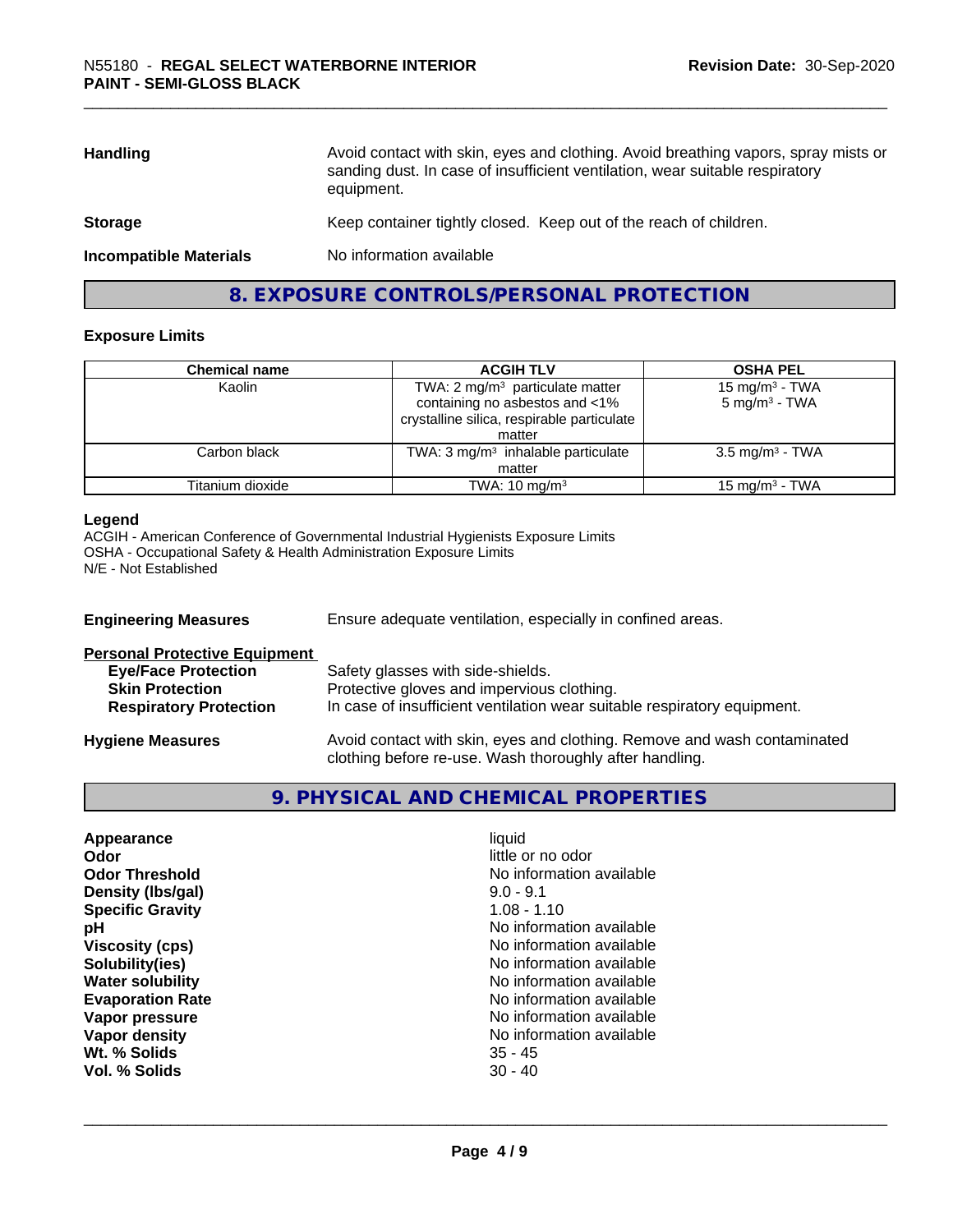| Wt. % Volatiles                      | 55 - 65                  |
|--------------------------------------|--------------------------|
| Vol. % Volatiles                     | $60 - 70$                |
| VOC Regulatory Limit (g/L)           | < 100                    |
| <b>Boiling Point (°F)</b>            | 212                      |
| <b>Boiling Point (°C)</b>            | 100                      |
| Freezing point (°F)                  | 32                       |
| <b>Freezing Point (°C)</b>           | 0                        |
| Flash point (°F)                     | Not applicable           |
| Flash Point (°C)                     | Not applicable           |
| Method                               | Not applicable           |
| Flammability (solid, gas)            | Not applicable           |
| <b>Upper flammability limit:</b>     | Not applicable           |
| Lower flammability limit:            | Not applicable           |
| <b>Autoignition Temperature (°F)</b> | No information available |
| <b>Autoignition Temperature (°C)</b> | No information available |
| Decomposition Temperature (°F)       | No information available |
| Decomposition Temperature (°C)       | No information available |
| <b>Partition coefficient</b>         | No information available |

### **10. STABILITY AND REACTIVITY**

| <b>Reactivity</b>                       | Not Applicable                           |
|-----------------------------------------|------------------------------------------|
| <b>Chemical Stability</b>               | Stable under normal conditions.          |
| <b>Conditions to avoid</b>              | Prevent from freezing.                   |
| <b>Incompatible Materials</b>           | No materials to be especially mentioned. |
| <b>Hazardous Decomposition Products</b> | None under normal use.                   |
| Possibility of hazardous reactions      | None under normal conditions of use.     |

**11. TOXICOLOGICAL INFORMATION**

| <b>Product Information</b>                                                                 |                                                                                                                   |  |
|--------------------------------------------------------------------------------------------|-------------------------------------------------------------------------------------------------------------------|--|
| Information on likely routes of exposure                                                   |                                                                                                                   |  |
| <b>Principal Routes of Exposure</b>                                                        | Eye contact, skin contact and inhalation.                                                                         |  |
| <b>Acute Toxicity</b>                                                                      |                                                                                                                   |  |
| <b>Product Information</b>                                                                 | No information available                                                                                          |  |
| Symptoms related to the physical, chemical and toxicological characteristics               |                                                                                                                   |  |
| <b>Symptoms</b>                                                                            | No information available                                                                                          |  |
| Delayed and immediate effects as well as chronic effects from short and long-term exposure |                                                                                                                   |  |
| Eye contact<br><b>Skin contact</b>                                                         | May cause slight irritation.<br>Substance may cause slight skin irritation. Prolonged or repeated contact may dry |  |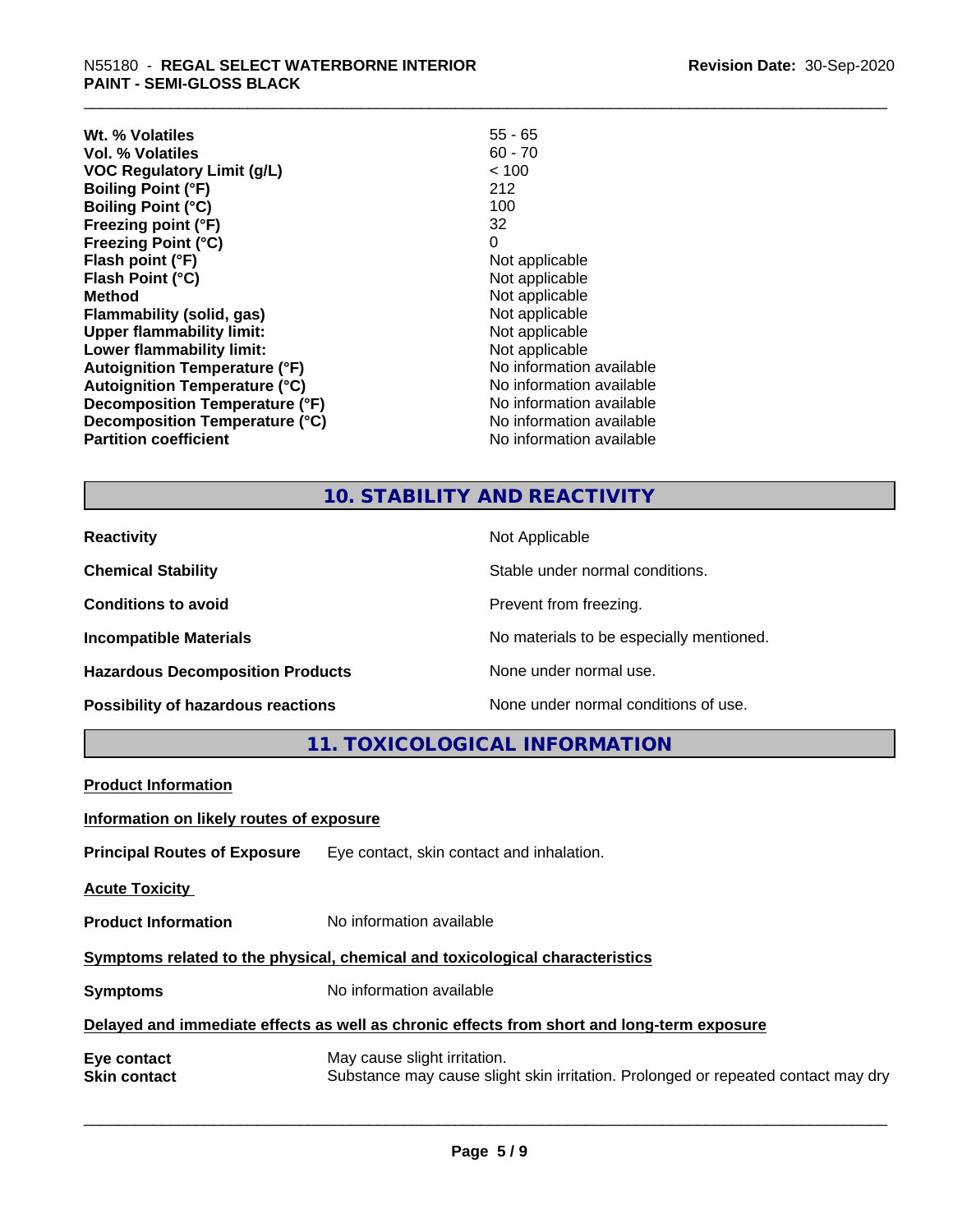|                                 | skin and cause irritation.                                                      |
|---------------------------------|---------------------------------------------------------------------------------|
| <b>Inhalation</b>               | May cause irritation of respiratory tract.                                      |
| <b>Ingestion</b>                | Ingestion may cause gastrointestinal irritation, nausea, vomiting and diarrhea. |
| <b>Sensitization</b>            | No information available                                                        |
| <b>Neurological Effects</b>     | No information available.                                                       |
| <b>Mutagenic Effects</b>        | No information available.                                                       |
| <b>Reproductive Effects</b>     | No information available.                                                       |
| <b>Developmental Effects</b>    | No information available.                                                       |
| Target organ effects            | No information available.                                                       |
| <b>STOT - single exposure</b>   | No information available.                                                       |
| <b>STOT - repeated exposure</b> | No information available.                                                       |
| Other adverse effects           | No information available.                                                       |
| <b>Aspiration Hazard</b>        | No information available                                                        |

### **Numerical measures of toxicity**

**The following values are calculated based on chapter 3.1 of the GHS document**

#### **Component Information**

| Chemical name                   | Oral LD50             | Dermal LD50              | Inhalation LC50 |
|---------------------------------|-----------------------|--------------------------|-----------------|
| Kaolin                          | $>$ 5000 mg/kg (Rat)  | $>$ 5000 mg/kg (Rat)     |                 |
| 1332-58-7                       |                       |                          |                 |
| Carbon black                    | $> 15400$ mg/kg (Rat) | $>$ 3 g/kg (Rabbit)      |                 |
| 1333-86-4                       |                       |                          |                 |
| Propylene glycol                | $= 20$ g/kg (Rat)     | $= 20800$ mg/kg (Rabbit) |                 |
| 57-55-6                         |                       |                          |                 |
| Sodium C14-C16 olefin sulfonate | $= 2220$ mg/kg (Rat)  | $> 740$ mg/kg (Rabbit)   |                 |
| 68439-57-6                      |                       |                          |                 |
| Titanium dioxide                | $> 10000$ mg/kg (Rat) |                          |                 |
| 13463-67-7                      |                       |                          |                 |

### **Chronic Toxicity**

### **Carcinogenicity**

*The information below indicateswhether each agency has listed any ingredient as a carcinogen:.*

| <b>Chemical name</b> | <b>IARC</b>         | <b>NTP</b> | <b>OSHA</b> |
|----------------------|---------------------|------------|-------------|
|                      | 2B - Possible Human |            | Listed      |
| Carbon black         | Carcinoɑen          |            |             |
|                      | 2B - Possible Human |            | Listed      |
| Titanium dioxide     | Carcinogen          |            |             |

• Although IARC has classified titanium dioxide as possibly carcinogenic to humans (2B), their summary concludes: "No significant exposure to titanium dioxide is thought to occur during the use of products in which titanium dioxide is bound to other materials, such as paint."

#### **Legend**

IARC - International Agency for Research on Cancer NTP - National Toxicity Program OSHA - Occupational Safety & Health Administration

### **12. ECOLOGICAL INFORMATION**

### **Ecotoxicity Effects**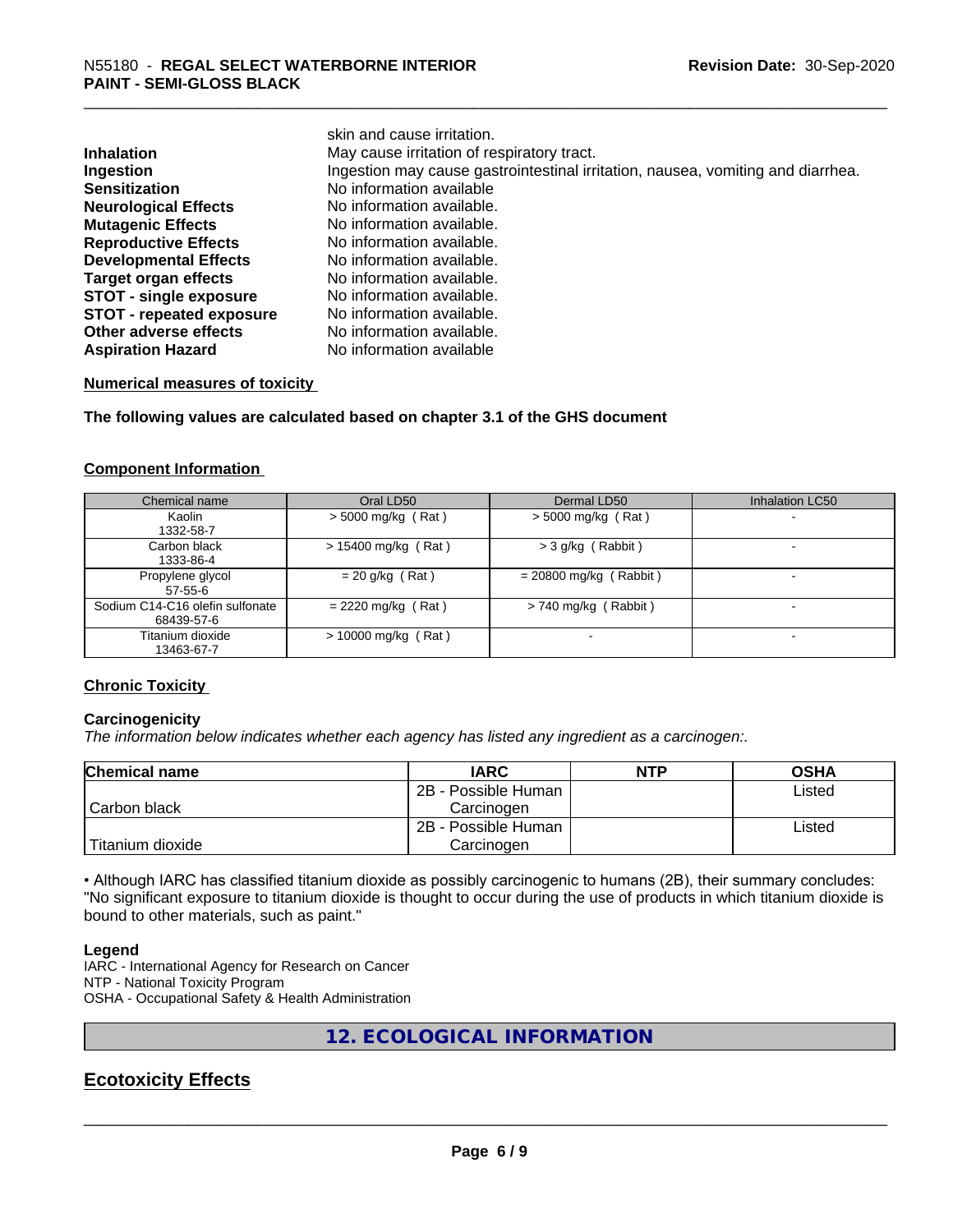The environmental impact of this product has not been fully investigated.

### **Product Information**

### **Acute Toxicity to Fish**

No information available

### **Acute Toxicity to Aquatic Invertebrates**

No information available

#### **Acute Toxicity to Aquatic Plants**

No information available

### **Persistence / Degradability**

No information available.

### **Bioaccumulation**

No information available.

### **Mobility in Environmental Media**

No information available.

### **Ozone**

No information available

### **Component Information**

#### **Acute Toxicity to Fish**

Propylene glycol LC50: 710 mg/L (Fathead Minnow - 96 hr.) Titanium dioxide  $LC50:$  > 1000 mg/L (Fathead Minnow - 96 hr.)

### **Acute Toxicity to Aquatic Invertebrates**

Propylene glycol EC50: > 10000 mg/L (Daphnia magna - 24 hr.)

### **Acute Toxicity to Aquatic Plants**

No information available

|                              | 13. DISPOSAL CONSIDERATIONS                                                                                                                                                                                               |
|------------------------------|---------------------------------------------------------------------------------------------------------------------------------------------------------------------------------------------------------------------------|
| <b>Waste Disposal Method</b> | Dispose of in accordance with federal, state, and local regulations. Local<br>requirements may vary, consult your sanitation department or state-designated<br>environmental protection agency for more disposal options. |
|                              | 14. TRANSPORT INFORMATION                                                                                                                                                                                                 |
| DOT                          | Not regulated                                                                                                                                                                                                             |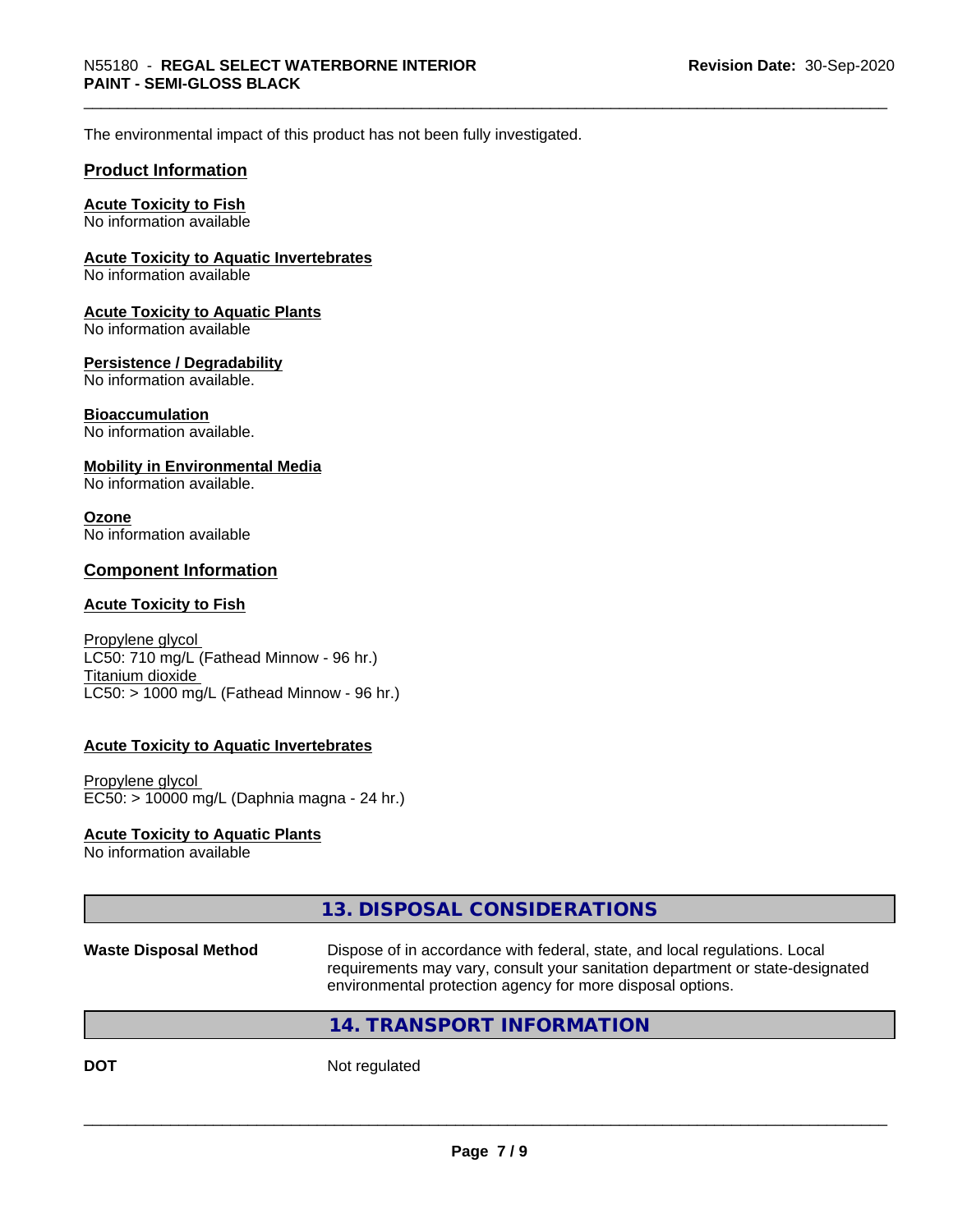| <b>ICAO / IATA</b>               | Not regulated                            |
|----------------------------------|------------------------------------------|
| <b>IMDG / IMO</b>                | Not regulated                            |
|                                  | <b>15. REGULATORY INFORMATION</b>        |
| <b>International Inventories</b> |                                          |
| <b>TOO ALL INSTERNATIONS</b>     | Vee All especiente are listed ar avenuet |

| <b>TSCA: United States</b> | Yes - All components are listed or exempt. |
|----------------------------|--------------------------------------------|
| <b>DSL: Canada</b>         | Yes - All components are listed or exempt. |

### **Federal Regulations**

| SARA 311/312 hazardous categorization |     |  |
|---------------------------------------|-----|--|
| Acute health hazard                   | Nο  |  |
| Chronic Health Hazard                 | Yes |  |
| Fire hazard                           | Nο  |  |
| Sudden release of pressure hazard     | No  |  |
| Reactive Hazard                       | No  |  |

### **SARA 313**

Section 313 of Title III of the Superfund Amendments and Reauthorization Act of 1986 (SARA). This product contains a chemical or chemicals which are subject to the reporting requirements of the Act and Title 40 of the Code of Federal Regulations, Part 372:

*None*

### **Clean Air Act,Section 112 Hazardous Air Pollutants (HAPs) (see 40 CFR 61)**

This product contains the following HAPs:

*None*

### **US State Regulations**

### **California Proposition 65**

**A** WARNING: Cancer and Reproductive Harm– www.P65warnings.ca.gov

### **State Right-to-Know**

| <b>Chemical name</b> | <b>Massachusetts</b> | <b>New Jersey</b> | Pennsylvania |
|----------------------|----------------------|-------------------|--------------|
| Kaolin               |                      |                   |              |
| Carbon black         |                      |                   |              |
| Propylene glycol     |                      |                   |              |

**Legend**

X - Listed